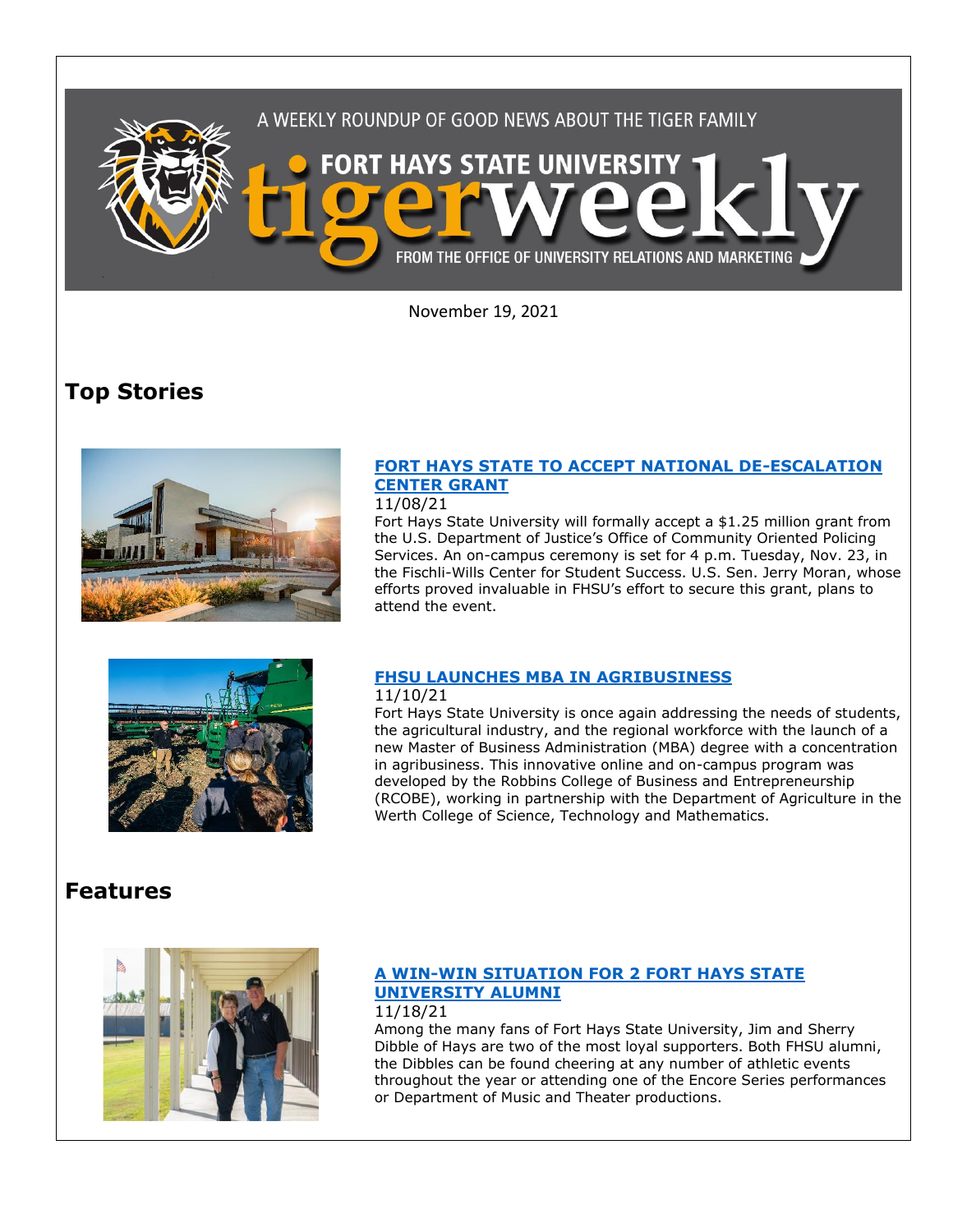# **Accomplishments and Happenings**



#### **[FORT HAYS STATE UNIVERSITY ANNOUNCES SUMMER 2021](https://www.fhsu.edu/news/2021/11/fort-hays-state-university-announces-summer-2021-graduates)  [GRADUATES](https://www.fhsu.edu/news/2021/11/fort-hays-state-university-announces-summer-2021-graduates)**

11/09/21

A total of 693 students completed associate, bachelor, or graduate degrees at Fort Hays State University in the summer 2021 term. The university conferred 167 graduate degrees (master's, Education Specialist, and Doctor of Nursing Practice degrees), 526 bachelor's degrees, and 7 associate degrees.



#### **[FREE HEARING SCREENINGS TO BE OFFERED IN LEWIS](https://www.fhsu.edu/news/2021/11/free-hearing-screenings-to-be-offered-in-lewis)** 11/12/21

A free hearing screening held by Fort Hays State University graduate students is set for Friday, Nov. 19, in Lewis. The screening is sponsored by the Lewis Masonic Lodge No. 220 and will run from 8 a.m. to noon at the Bank of Lewis, 217 Main, Lewis.



### **FORT HAYS STATE'S THIRD ANNUAL [FUTURE EDUCATORS](https://www.fhsu.edu/news/2021/11/fort-hays-states-third-annual-future-educators-day)  [DAY](https://www.fhsu.edu/news/2021/11/fort-hays-states-third-annual-future-educators-day)**

### 11/18/21

This past October, Fort Hays State University's Admissions Office and the Department of Teacher Education hosted the third annual Future Educators Day. This event brings together area high school students interested in the teaching profession and the best teachers in Kansas. The goal of this event is to inspire the next generation of teachers through personal interactions, discussions, and examples of dynamic teaching.

## **Heart of a Tiger**



### **[BUSINESS SUCCESSION PLANNING AND ECONOMIC](https://tigermedianet.com/?p=62157)  [VITALITY IN RURAL KANSAS](https://tigermedianet.com/?p=62157)**

11/18/21

The Small Business Development Center (SBDC), supported by our Robbins College of Business and Entrepreneurship, exists to increase economic prosperity in Kansas by helping entrepreneurs and small business owners start and grow their businesses. Headquartered in Topeka, the Kansas Small Business Development Centers throughout the state are funded through federal grants, local colleges and universities, and the state of Kansas.